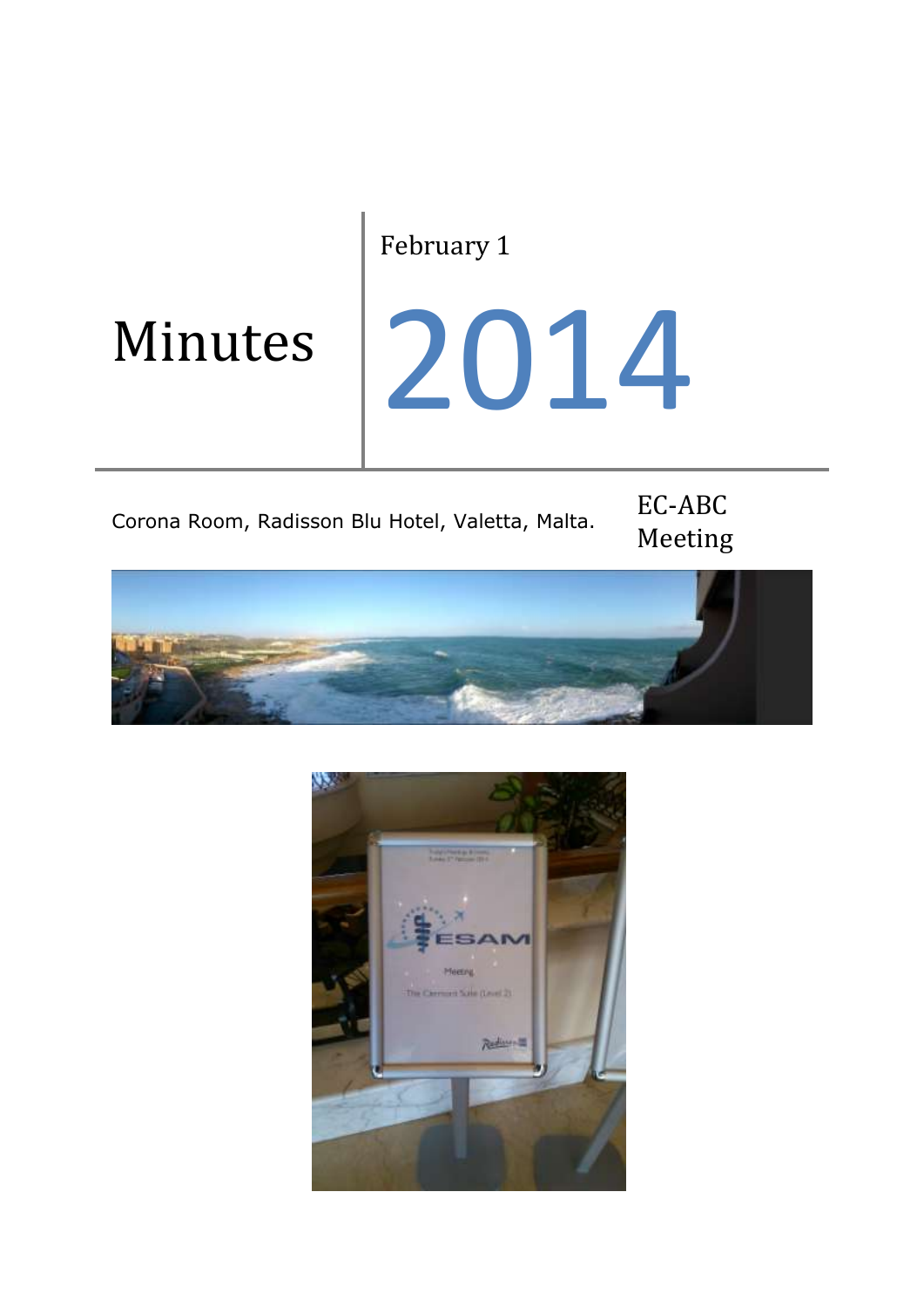

Corona Room, Radisson Blu Hotel, Valetta, Malta. Saturday 1st February 2014.

#### Members present:

| <b>Kevin Herbert</b><br>President                                  | <b>Anthony Wagstaff</b><br>1 <sup>st</sup> Vice President | <b>Vincent Feuillie</b><br>2 <sup>nd</sup> Vice President  | <b>Declan Maher</b><br>Secretary General |
|--------------------------------------------------------------------|-----------------------------------------------------------|------------------------------------------------------------|------------------------------------------|
| <b>Carla Ledderhos</b><br>Treasurer                                | Patricia Jung<br>Communications<br>Director               | <b>Cristian Panait</b><br>without<br>Director<br>Portfolio |                                          |
| <b>Ries Simons</b><br>Chair AB Ctte                                | <b>René Maire</b><br>Co-opted AB Ctte                     | <b>Stefan Dreschel</b><br>Secretary AB Ctte                |                                          |
| <b>Roland Vermeiren</b><br>AsMA/EASA Liaison                       | <b>Prof. Hans Pongraff</b><br>ESAM rep. to AsMA           |                                                            |                                          |
| <b>Lars Tiensvol</b><br><b>Nominations Ctte</b>                    | <b>Claudia Stern</b><br>Nominations Ctte                  |                                                            |                                          |
| <b>Paul Sciriha</b><br>Medical<br>CAA<br>Malta<br>Assessor Invitee |                                                           |                                                            |                                          |

Apologies from Elena Cataman unable to attend due to logistic issues.

#### **1) Welcome including guests/observers**

Kevin welcomed all present and opened the meeting at 14:25.

He offered to meet with Patricia after the meeting to brief her on the morning meeting from which she was absent.

#### **4) Preventative medicine and mental health/psychological factors project. Outcome of the scoping exercise. Project plan.**

Kevin referenced that this topic had been completed and in the interest of time management will move on to item.

A Summary of the scoping exercise is detailed below:

- 1. Preventive Medicine, Long term outlook
- 2. Trust
- 3. Psychosocial wellbeing
- 4. Multi-disciplinary team based decision making
- 5. Safety impact
	- o Acknowledge the change in aviation
	- o Increased work based demands on pilots
	- o Increased stress on pilots
	- o Decrease in impact of medical pathologies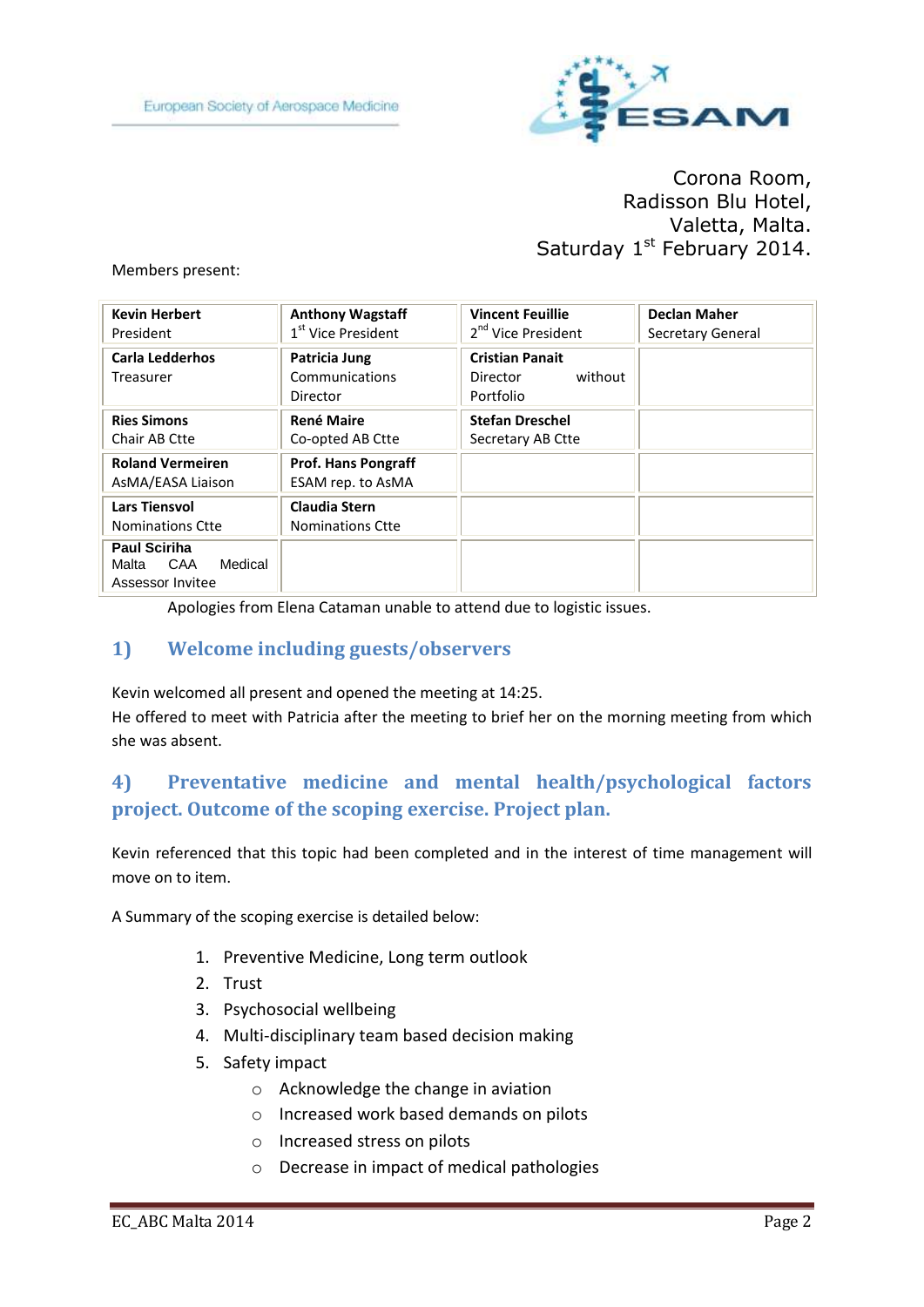

#### **5) ECAM 2014 Bucharest "Mind the Gap" Appendix A**

Ries presented an outline of the format of ECAM 4 that will run over 2 days.

His presentation is attached in Appendix A.

#### **Outline:**

#### *Plenary:*

The Plenary session planned for the meeting on Day One would be expected to include six to eight key note speakers linked to the topics. A number of medical experts, psychologists and representatives of pilots would be identified and involved in the various topics.

#### *Workshops:*

This would be followed on Day Two with the workshops. The workshops would include people who would tease out the topic presented in the Plenary session and might include both protagonists and antagonists to the topic. This is the platform where discussion occurs rather than the Plenary session. It is not a secondary platform but one that stands with equal strength to the Plenary session. An example of this process can be seen in the Diabetes meeting that ESAM held in AsMA 2012. These would be generated from the invited response for speakers from the ESAM Associations. The speakers would talk for fifteen minutes on topic. Six parallel workshops might be the ideal, but due to current use of the rooms means that the breakout rooms are available for Day One only. But depending on the response to the registration, we might be in a position to expand the period of breakout rooms being available.

It was agreed that this template was workable and that there would be a need to fine tune the meeting. A series of two parallel workshops or a combination of parallel plenary and workshop events, again in series, can be played with when the final content of the meeting becomes apparent.

#### *?Aeropedia:*

Another area that created a lot of excitement and interest was the issue referred to by Kevin in his proposed article on the need for change, where he spoke of the concept of an Aeropedia. This online facility could be a resource in all things linked to aerospace medicine. This would be a knowledge bank that would be available to AMEs etc. This would be an exclusively medical resource. The idea is that it would be the expert decisions made across the world, stored on a single site that is evidence based and can be used in decision making.

This is the future. The current system of publishing is too long and no sooner is an item published than it risks being out of date. A perfect example is medication; such as the use of, and its availability. This changes almost on a daily basis. A system such as Aeropedia would require editorial oversight and a lot of work to maintain it and keep it relevant and contemporary.

The term Aeropedia is already registered as a domain name. We have some suggestions for other names.

Skybrary does a similar job, but the medical component is very small.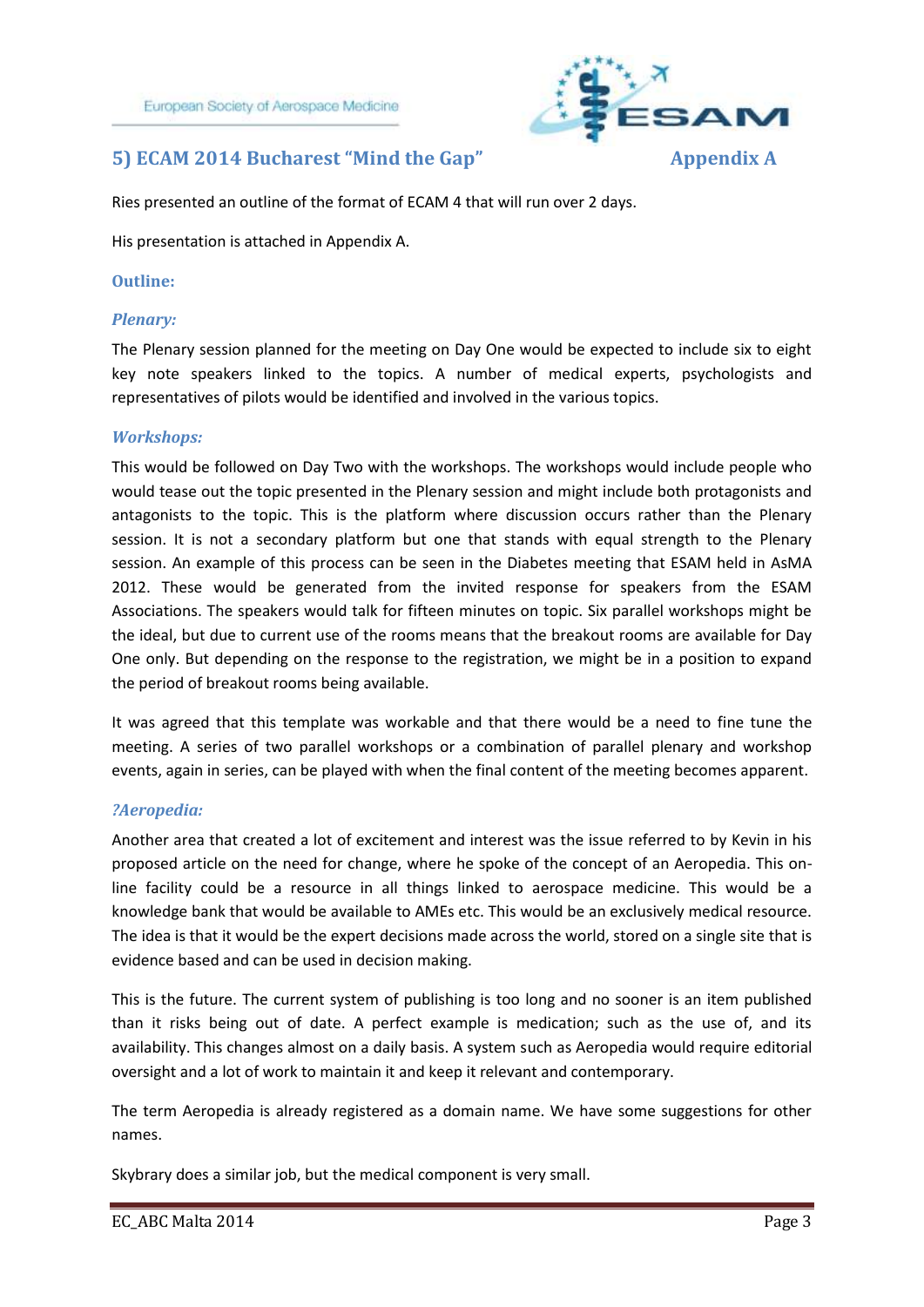

#### *Content:*

Final distillation of the discussion resulted in the following topics for the Plenary session:

- 1. Impaired Performance.
- 2. Promoting Performance and Health in Pilots.
- 3. A Partnership Approach to Risk Assessment involving the AME, Aircrew and ATCO.
- 4. New Developments in Medicine and their Impact on future Aerospace Medical Decision Making.
- 5. Commercial Space Flight: An Opportunity for a new Aeromedical Assessment.

Headlines with subtitles will be generated by Ries and circulated to the Associations and seek interest from the members to attend and contribute to produce something novel and exciting to take home with them.

The Conference Committee can be involved in the fine tuning of these points and ideas.

We need to invite content and reaction from the associations to make them become interested and involved. It was agreed that there would be a short statement of what the concept and content is about to generate interest from the member associations.

Invitations will be sent to people who might embrace the concept and be willing to contribute. Invitees will not be sponsored by ESAM as we do not have the funds to pay for people to attend. It is hoped that the content of the meeting will entice people to be involved at the beginning of the process and that they will want to come in at the launch, rather than join at a later point.

We need to include AsMA, in particular Melchor Antunano. His talks on technology are renowned. Gary Kay has been very interested in this project and was keen to attend the Scope Meeting held earlier.

#### *Attendees:*

There was a budgetary issue around the number of non-resident attendees at the ECAM 3 in London. For ECAM 4 in Bucharest the programme is exciting and the location is attractive. CME points will also make it attractive. It may be possible to combine the location of ECAM 4 and the CMO forum. We could ask the CMOs to speak at the ECAM 4. At least six CMOs will be there, a virtual European CMO panel. Perhaps that will encourage the other CMOs to consider a meeting in Bucharest. Currently, there is a proposal for the CMO forum to be held in Italy. Kevin will approach Sally Evans and see if there can be a merging of the locations. Consider asking the Italian CMO to host the following CMO forum. The CMOs could hold a panel ECAM 4 on the Sunday evening and it would be their opportunity to answer questions from the AMEs.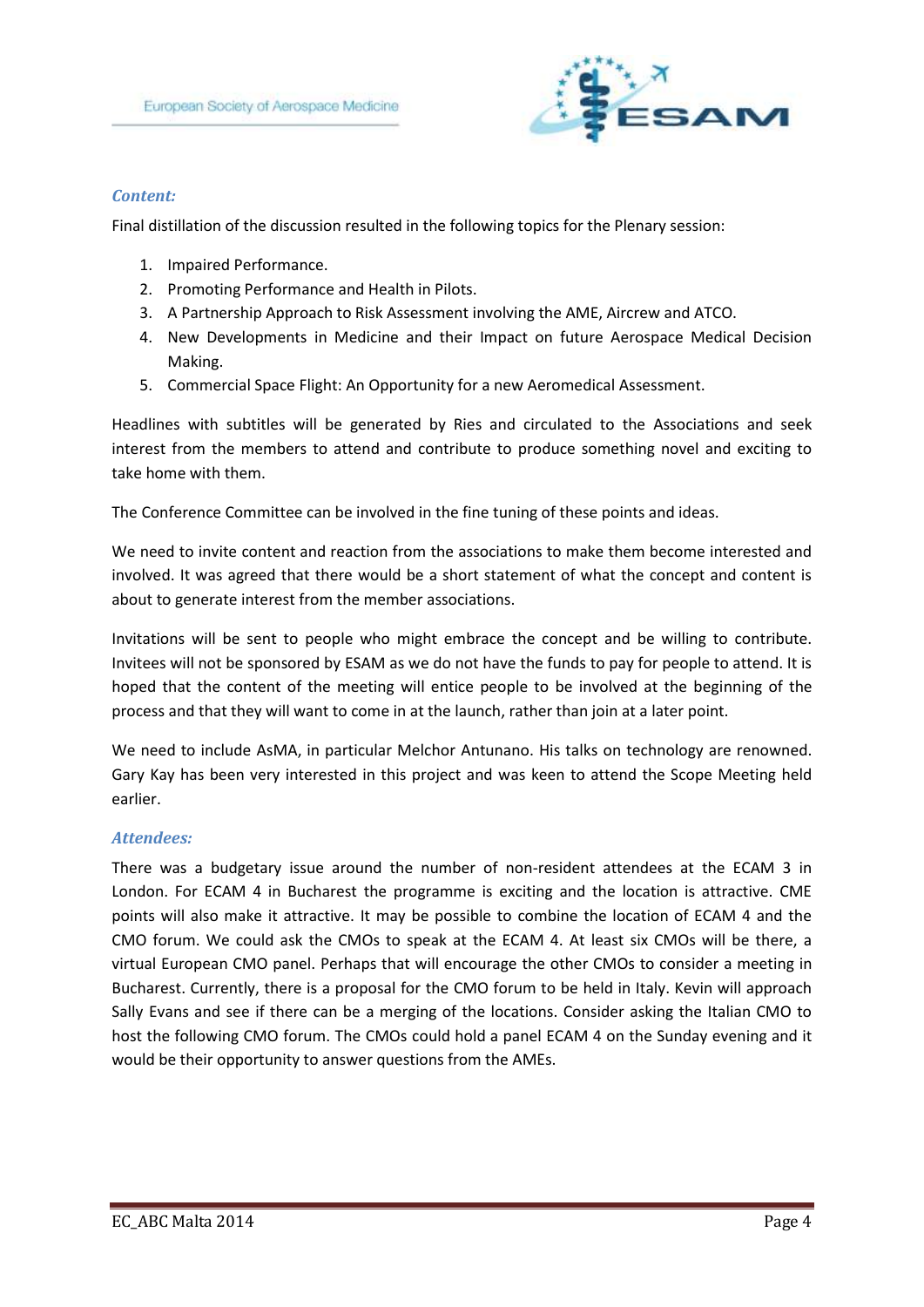

#### **2) Minutes of EC meeting in Friedrichshafen. Matters arising not covered on the agenda.**

Comments and corrections were invited from the members of the EC-ABC. The minutes were accepted as presented by the assembled members

#### **3) Minutes of General assembly Friedrichshafen Sept 2013.**

The minutes of the General Assembly in Friedrichshafen were presented and accepted unanimously.

#### **6) EASA Sub Committee Reports**

Correction of Roland as the ESAM representative at the Air Traffic Management SSCC.

Vincent will forward the sub SSCC report on Airlines to Declan for publishing on the website.

Declan will compile the GA sub SSCC for publication on the website. We have, currently, no representative at the Aerodromes sub SSCC.

ESAM has 44 members, 35 regular and 9 associated.

#### **7) Treasurer's Report Appendix B**

Carla presented her report on the state of the finances of ESAM. Her presentation, in full is available in Appendix B.

The invoices have been prepared and are ready to be sent to the Associations. It was noted that most associations complete the fees payment within the discounted period. With the ECAM 4 this year, it is very unlikely that we will be in a position to build on the reserves of the accounts. It is expected that the ECAM 4 delegate fees will cover the cost of the conference. Following extensive discussion it was agreed that the fees for this year would be €8-50 during the discounted "early bird" period to the 30<sup>th</sup> May 2014, and €10-00 thereafter. A reserve of €50,000-00 is needed to cover the potential exposure created by an ECAM.

A discussion followed about the level of expenses included in the Treasurer's Report. It was noted that travel expenses are allowed for in the Statutes, but there is an unwritten rule that officers should pay what they can towards their expenses and to find the most reasonable fares and hotel rates by reserving as early as is practicable.

There is a need to review emergency access to the bank accounts. At the meeting with bank officials in Dusseldorf, paths were put in place to allow executive power to the President and another Officer of the EC, preferably a German citizen with residential right of access to the banking system. At present, there is no requirement to have a dedicated Treasurer's Laptop, as the records can easily be transferred from officer to officer. The president will attempt access to the banking system to establish a secure link to the ESAM accounts.

It was agreed that an attempt to contact the associations who have defaulted on payment of annual fees will be made again. We need to engage with the presidents of the associations that have difficulties continuing to be members of ESAM.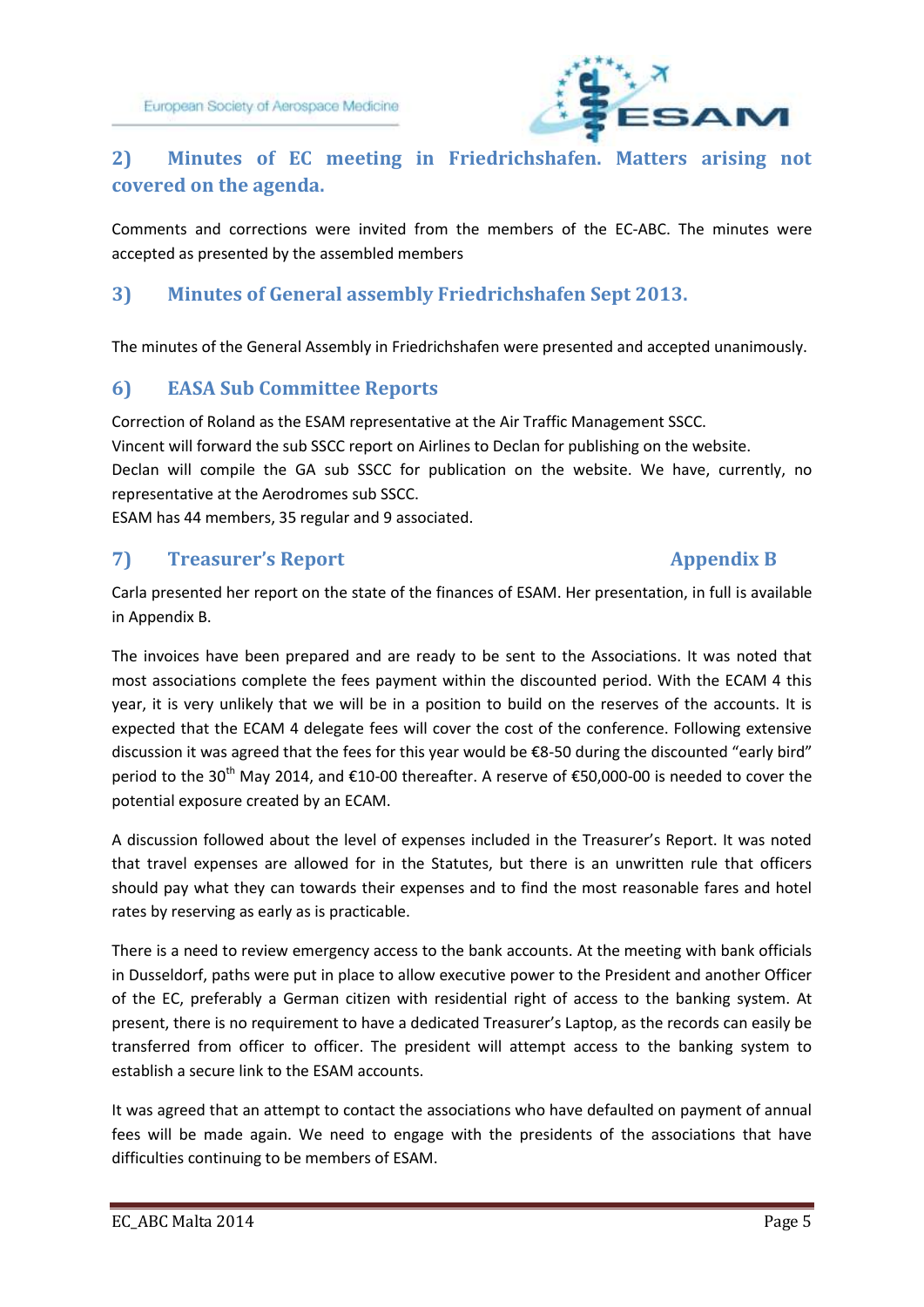

We should employ a buddy system that had been explored in Friedrichshafen, where each officer of the EC-ABC will take charge of a small number of member associations and be in close contact with those. Consider having the officer attending the national association meetings, concentrating on those who have difficulties maintaining ESAM membership. All politics is local, we need to remain relevant to the national associations.

ACTION: Declan and Kevin will assign the associations to the Officers.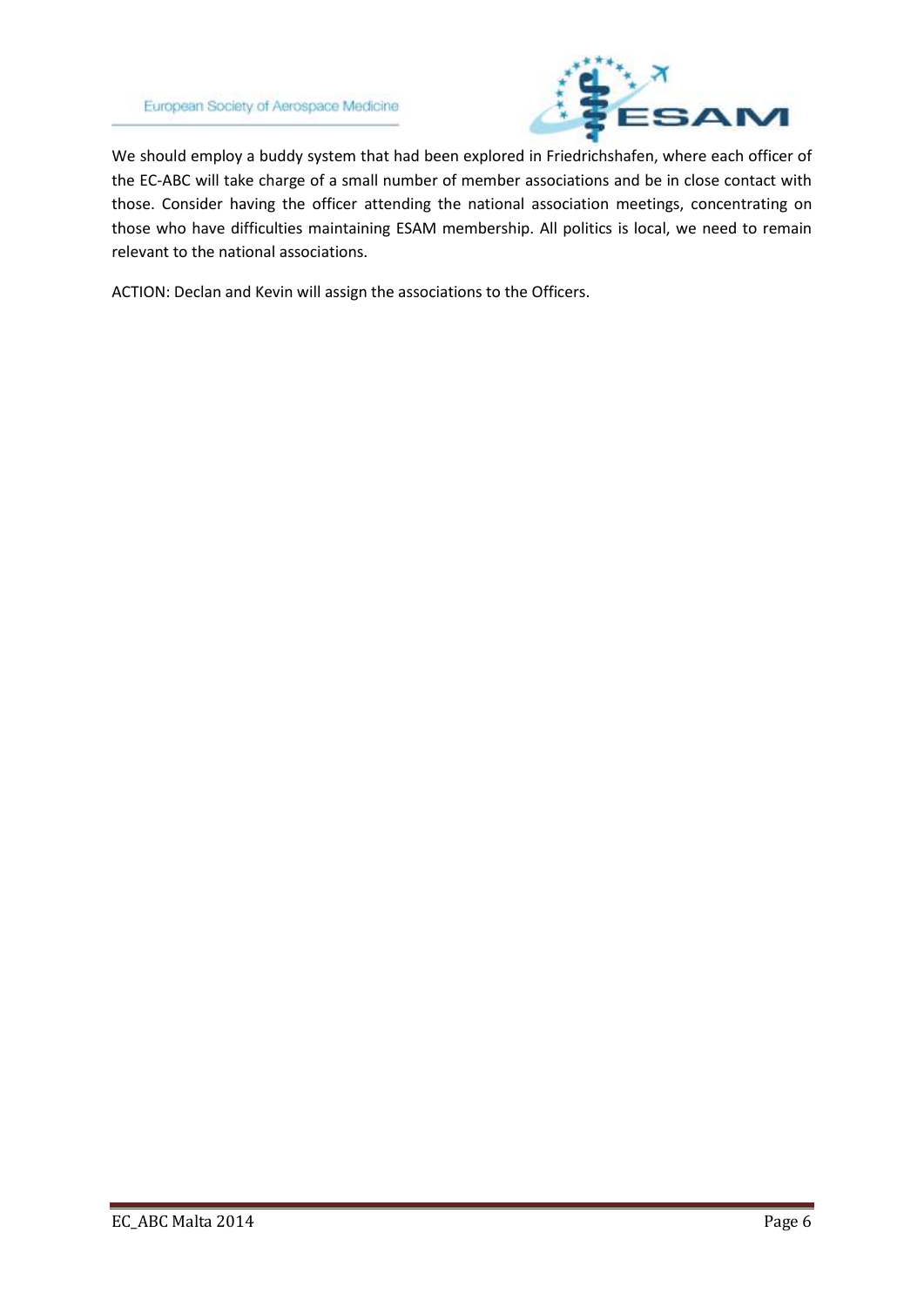

#### **8) Advisory Board Committee Report including ESAM Panel at AsMA Sa Diego, May 2014**

Ries presented an overview of the planned ESAM Panel at AsMA to be held in San Diego on Tuesday 13<sup>th</sup> May 2014 at 2:00 PM (14:00).

The Panel will be chaired by Ries and co-chaired by Declan.

| ×<br>۰. | w<br>۰. |
|---------|---------|
|         |         |

| "Things that keep us awake at night in Europe". |                                                         |  |  |  |
|-------------------------------------------------|---------------------------------------------------------|--|--|--|
| Kevin Herbert:                                  | Aerospace medicine in Europea challenge without limits? |  |  |  |
| <b>Ries Simons:</b>                             | Fatigue issues in civil aviation in Europe.             |  |  |  |
| Anthony Wagstaff:                               | Fatigue issues in military aviation in Europe           |  |  |  |
| Mike Berry:                                     | Why the OML/OSL does not exist in the FAA               |  |  |  |
| Annetje Roodenberg:                             | OML/OSL in EASA, a historical perspective.              |  |  |  |

Other issues to be considered included the position held by Jürgen Graff. Since his move from Lufthansa to his new post in a discipline remote to aerospace medicine, it is expected that Jürgen will retire from his current position as ESAM member on the editorial board of the Blue Journal. Ries suggested Hedi Ranfelt from Norway who has expressed an interest in being on the Advisory Board Committee. He pointed out that other suggestions for candidates would be most welcome.

#### **12) Nomination for membership of the Advisory Board from the Norwegian society.**

Kevin invited the EC to accept the nomination of Hedi Ranfelt as the Norwegian representative to the Advisory Board. Anthony presented a synopsis of her Curriculum Vitae and of her credentials. The Advisory Board Committee will meet and consider a replacement for Jürgen as Vice Chair of the Advisory Board Committee. Following that meeting, the Advisory Board Committee will propose his replacement at the next EC- ABC meeting in June 2014 where the position will be formally appointed, if accepted by the EC in accordance with the statutes.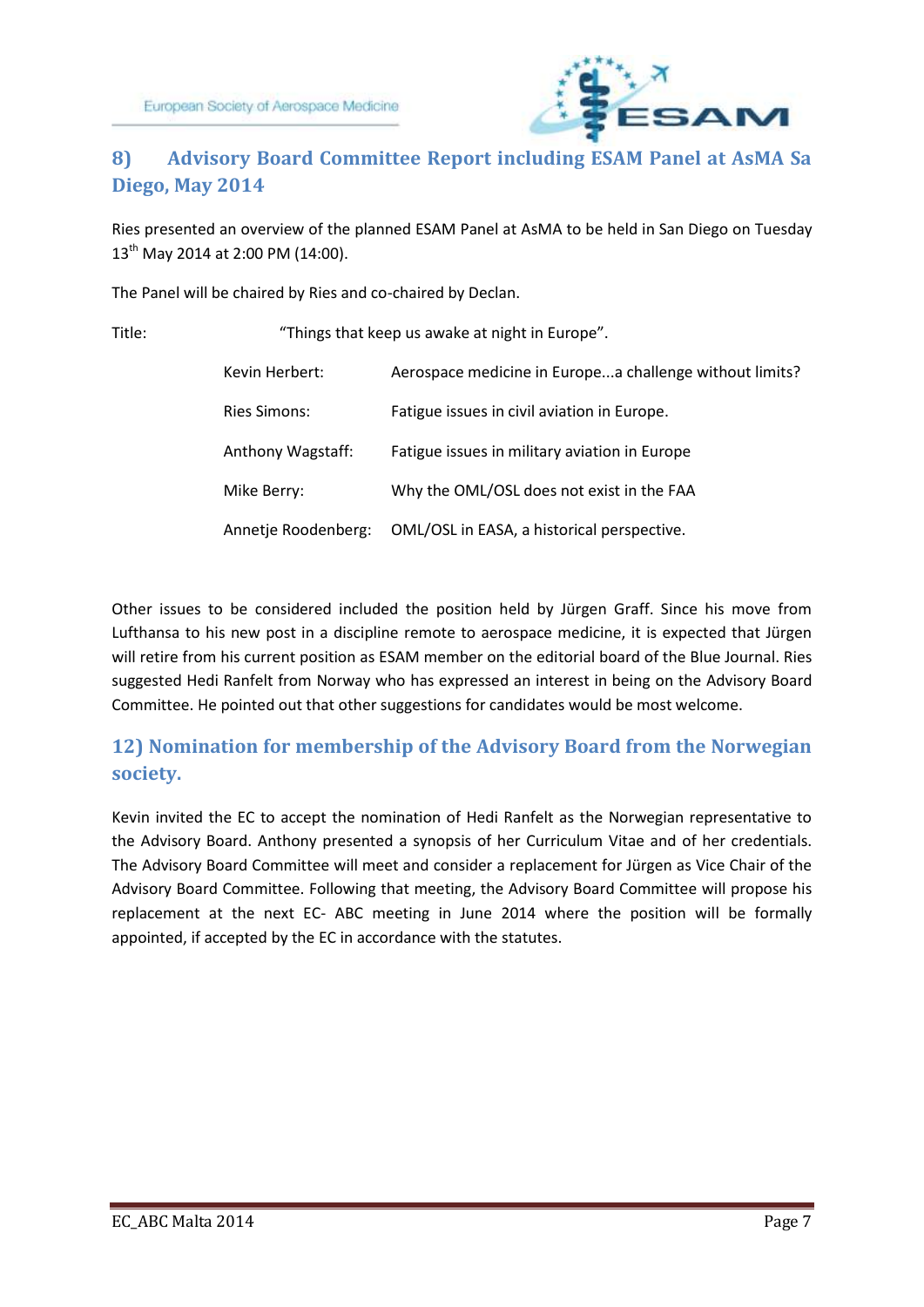

#### **10) EASA/AsMA update. Roland.**

Roland gave an overview of recent developments at EASA outlined in the bullet points below:

- Suspension of the Rule Making Programme 2014-2018.
- Performance based Rule Making. Where is Performance or Prescriptive Rule Making appropriate?
- Survey of Auditors on the past and future function of EASA.  $\bullet$
- Reduction timelines in the rulemaking process.  $\bullet$
- Increased obligations on the NAAs for implementation rules.  $\bullet$
- Part-Med and Part-ATCO moving to "one book" is a future goal.
- Changes in the colour vision requirements.  $\bullet$
- The +5 dioptre limit will be dropped.  $\bullet$
- Testing of contrast vision discussed
- DOACs will be acceptable.  $\bullet$
- ESAM syllabus for AME training accepted as basis by EASA.
- Possible move to competence based AME training.  $\bullet$
- Differences training for Class 1 AME's remain contentious in Europe. Additional training in AeMC's not everywhere possible, number of days vary.

#### AsMA Update:

- AsMA was very happy with the approach the ESAM took to the BMI >40 issue.
- Contacts about Soframas sponsored Award, space medicine speaker at Portuguese congress
- Scientific ESAM Panel in San Diego, AsMA contribution ECAM in Bucharest  $\bullet$
- AOPA political action to stop cl III medicals in the US
- Position of Jürgen on the Editorial Board of the AsMA Journal will need to be considered.  $\bullet$
- Possibility of opt-out of further transfer of individual data as member on the AsMA website
- Compendium of published position papers almost ready
- Start offering CME/MOC credits via internet, recordings of AsMA congress (to be paid); survey about needs will be sent to all members
- Medical guidelines for air travel complications in review
- AsMA Business plan startup

#### **Secretary General Report**

Declan reported on the current membership status of ESAM, on the GA in Friedrichshafen and the EC-ABC minutes. He spoke of the generation of an "Annual Report" to condense the activities of ESAM and of the Officers of ESAM to the individual member associations in an attempt to increase the communication across the society. He invited all Officers to forward a summary of their activities in 2013 for collation and the formation of the Annual Report.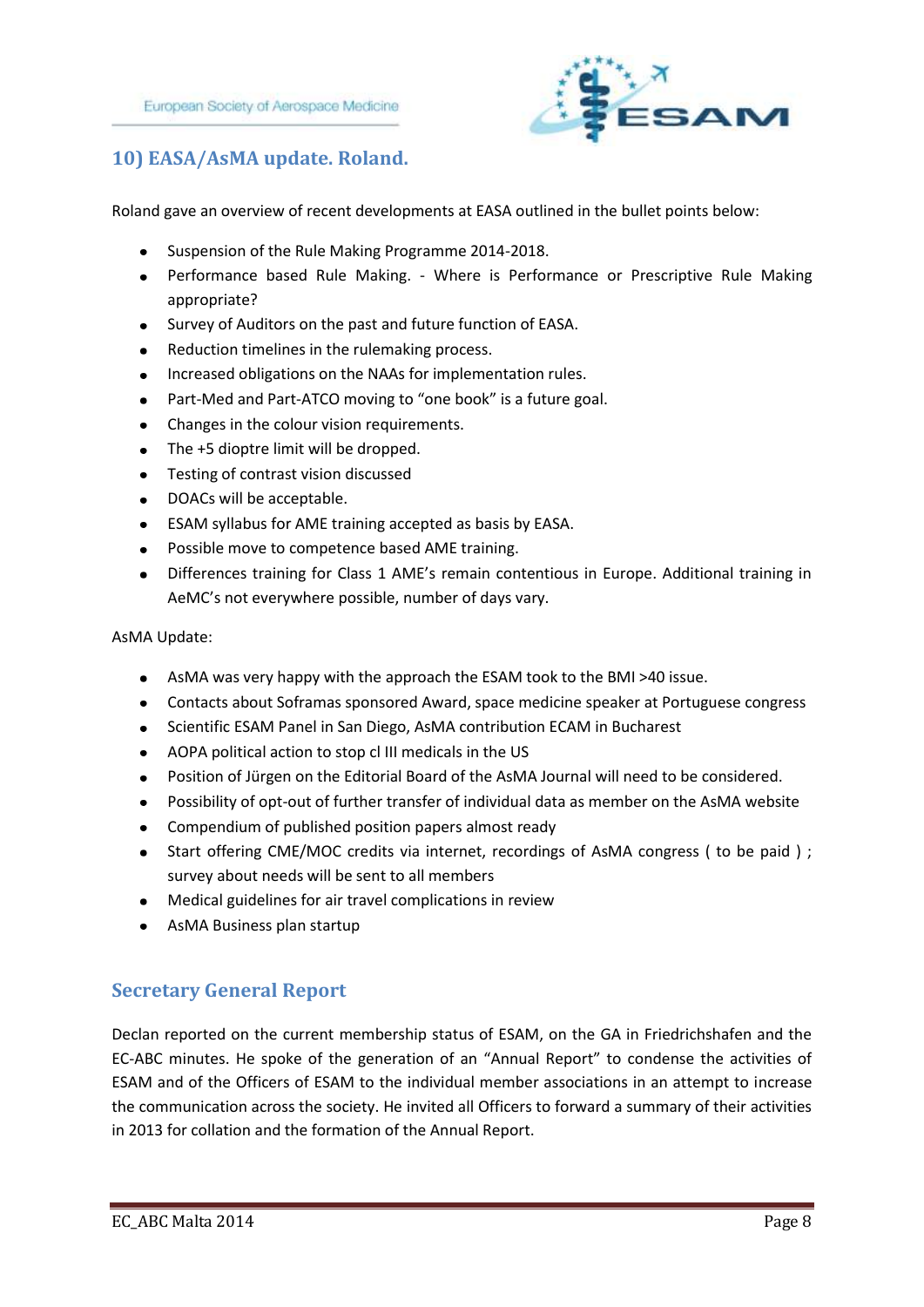European Society of Aerospace Medicine



#### **9) Membership applications.**

In mid January 2014 we received an application from the Slovak Association of Aviation Medicine. The application considered and unanimously accepted by the EC. Declan was directed to formally accept the application and to welcome society to ESAM.

#### **13) Report of the NOAC meeting Berlin November 13**

René presented a summary of the EASA meeting in Berlin 15<sup>th</sup> November 2013 on NOACs aka DOACs.

#### **Conclusions:**

- Anticoagulant medication is required to reduce the risk of thrombo-embolism in a number of conditions
- Scientific evidence exists to show that DOACs are at least as efficient and safe as vitamin K antagonists.
- There is good evidence that the risk of cerebral haemorrhage is reduced under DOACs
- Any medication should only be used for their pharmacologically licenced indication
- The present unavailability of an immediate antidote is not relevant for aeromedical certification.
- **•** Mechanical heart valves
	- Medical contra indication to use DOAC
	- Vitamin K antagonists may be acceptable for licensing
- VTE (venous thromboembolism)
	- Vitamin K antagonists and DOACs may be acceptable for licensing
- Atrial fibrillation
	- Vitamin K antagonists and DOACs may be acceptable for licensing
- The aeromedical assessment shall include an evaluation of the underlying medical condition, the medication and the side effects.
- A stabilisation period of 3 months for DOACs and 6 months for vitamin K antagonists shall be observed, also to evaluate individual side effects.
- Class 1 Medical certificates for applicants taking anticoagulation shall be issued with an operational multi-crew limitation (OML). Class 2 medical certificates should be issued with a safety pilot restriction unless the risk assessment indicates an acceptably low risk.

Annette Ruge took a copy of the conclusions and agreed to present them to the rulemaking process at EASA.

Following René's discourse, a brief discussion about concerns surrounding the apparent absence of a standard at the LAPL level.

Roland spoke of the movement of the opinion of EASA and of the timeline as it applies to this topic.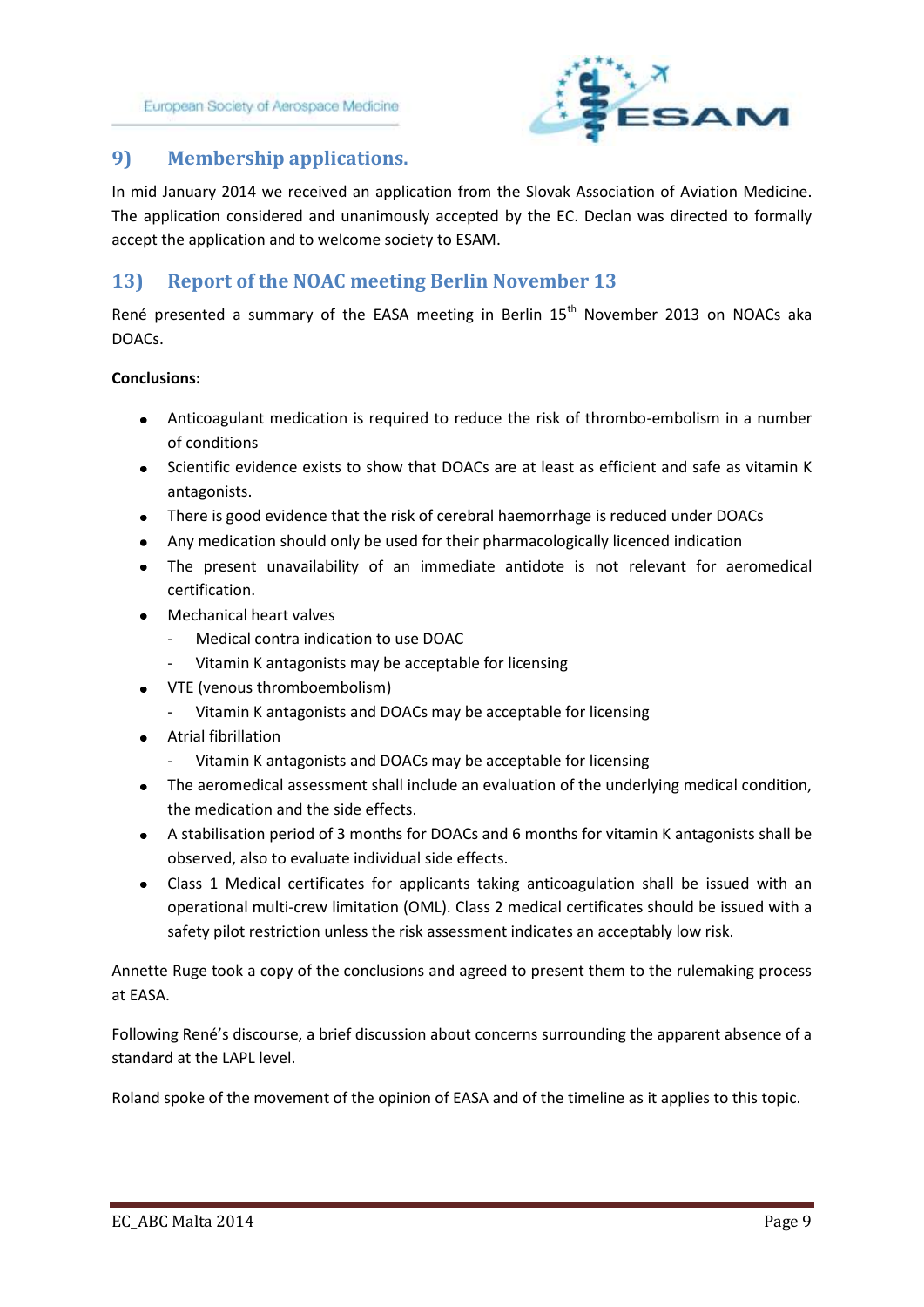

#### **11) MEG Meeting 10/11 February.**

Claudia mentioned the issue for military pilots converting to civilian pilot licences requiring an initial class 1 medical examination. She was hoping that this matter would be dealt with at the MEG.

#### **14) Report of ICASM meeting Jerusalem October 2013 and progress on ICASM 2015 Oxford.**

Kevin presented a report of his attendance at the ICASM in Jerusalem. He described the location and the content of the meeting as being excellent.

With regard to ICASM 2015 in Oxford, Kevin is on the organising committee. The meeting will be held in Christ Church College in September in advance of the academic year. The conference Gala Dinner will be in the Grand Hall that featured in the Harry Potter Movies.

#### **15) European Panel on diabetes and insulin. Aviation House Gatwick, 27/28 February 2014**

Global delegates.

EASA calls on experts to make the decision.

#### **16) Any other business**

Alexander extended an invitation to the Dept. of Aviation Medicine 73<sup>rd</sup> Anniversary meeting to be held in Moscow in October 2014.

#### **17) Date/venue next meeting. Chisnau Moldova.**

Kevin briefed the members assembled about the current position of proposed meetings in Moldova. It appears that the AME refresher training course to be held in Moldova has been cancelled as has the CAPSCA meeting. In light of these events, it might not be possible to hold the EC-ABC meeting in Chisnau as previously envisaged. He suggested considering an alternative location. A number of locations were proposed including the Baltic States, Finland, Portugal and Turkey. Other locations included Vienna and Cologne, the latter being the location of the CIMP meeting in June. He agreed communicate with Elena and report to the EC ABC in due course.

#### **18) Date/venue next meeting.**

A discussion of the venue of the next EC-ABC meeting went through many options. Upon clarification of the availability of the locations, Kevin will circulate the options to the officers and ask for confirmation. The meeting is expected in mid-June 2014.

Session closed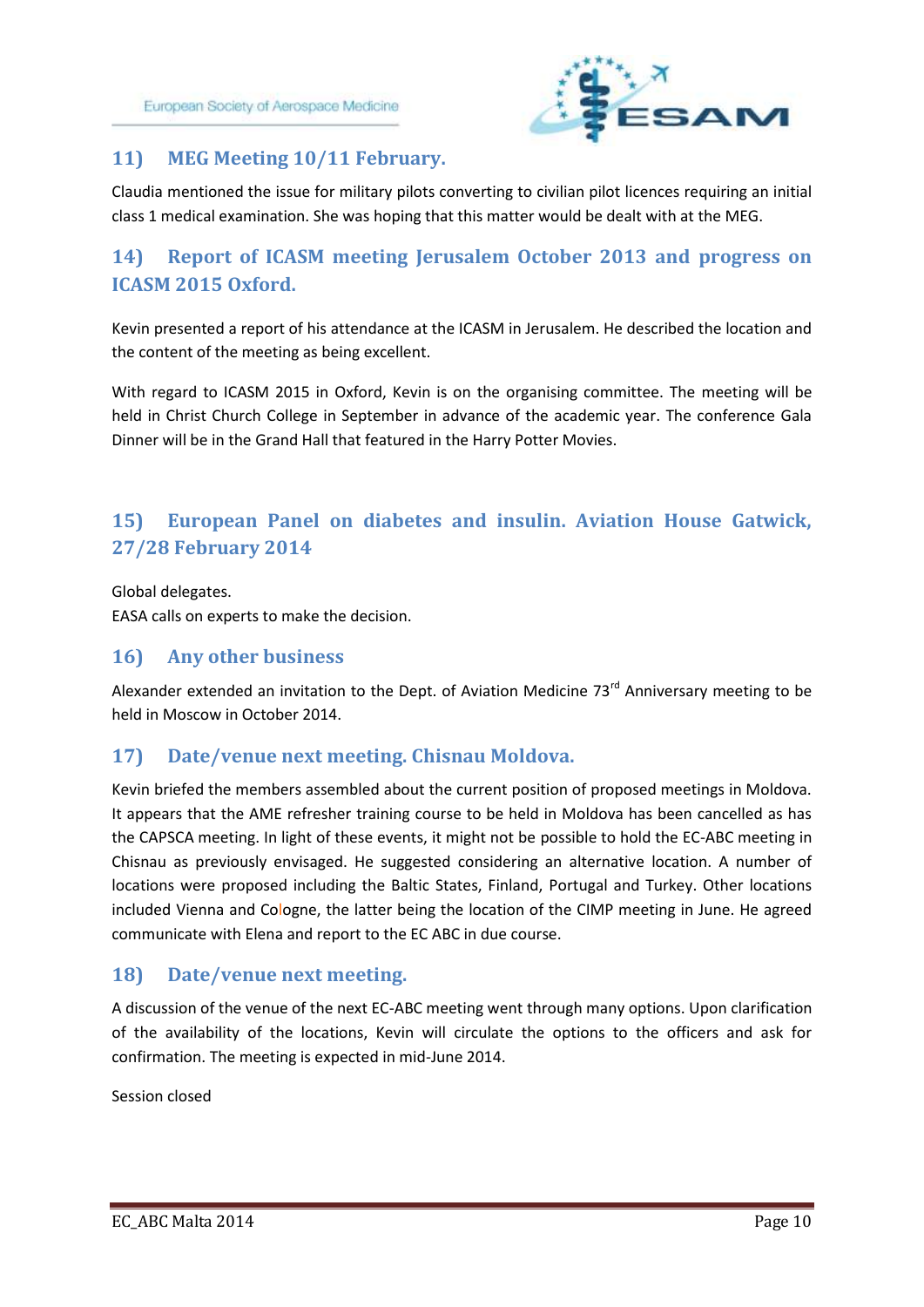

Corona Room, Radisson Blu Hotel, Valetta, Malta. Sunday 2<sup>nd</sup> February 2014.

Members present.

| <b>Kevin Herbert</b>                | <b>Anthony Wagstaff</b>                           | <b>Vincent Feuillie</b>                                    | <b>Declan Maher</b> |
|-------------------------------------|---------------------------------------------------|------------------------------------------------------------|---------------------|
| President                           | 1 <sup>st</sup> Vice President                    | 2 <sup>nd</sup> Vice President                             | Secretary General   |
| <b>Carla Ledderhos</b><br>Treasurer | Patricia Jung<br>Communications<br>Director       | <b>Cristian Panait</b><br>without<br>Director<br>Portfolio |                     |
| <b>Ries Simons</b>                  | <b>René Maire</b>                                 | <b>Stefan Dreschel</b>                                     |                     |
| Chair AB Ctte                       | Co-opted AB Ctte                                  | Secretary AB Ctte                                          |                     |
| <b>Lars Tiensvol</b>                | <b>Claudia Stern</b>                              | <b>Prof. Hans Pongraff</b>                                 |                     |
| <b>Nominations Ctte</b>             | <b>Nominations Ctte</b>                           | ESAM rep to AsMA                                           |                     |
|                                     | <b>Alexander Usachev</b><br>Moscow CAA<br>Invitee |                                                            |                     |

#### **18) Date/Venue next meeting**

The meeting opened with further exploration of the options as to where the next meeting would be. This included the notion that an alternative location must be easy to set up, inexpensive and accessible. Again, Finland and Sweden were mentioned.

#### **16) Any other business**

#### **The Nominations Committee**

Kevin will invite, by email, all associations to nominate candidates for the EC elections at the next GA in Bucharest September 2014. This election will be in person, or by written proxy, and will take place on the Sunday morning.

#### **The Auditors.**

The tax consultants have accepted the accounts of 2013 as sent by Carla. These accounts were accepted by one of the auditors, but not by both. There were questions raised about some of the expenses incurred by the EC. Kevin underlined the concept that where the money is spent is a matter of decision by the EC.

#### **Meetings in 2015**

The original concept of holding the meeting in November allowed it to be free of association and avoid conflict with other meetings. Recently we have held meetings in combination with national associations in order to reduce the costs, but this has resulted in earlier meetings. There will be a long period between the next GA and the proposed next EC-ABC meeting. A meeting in November 2014 to allow for a functional EC-ABC was proposed. Consider a Spring 2015 meeting, but that will